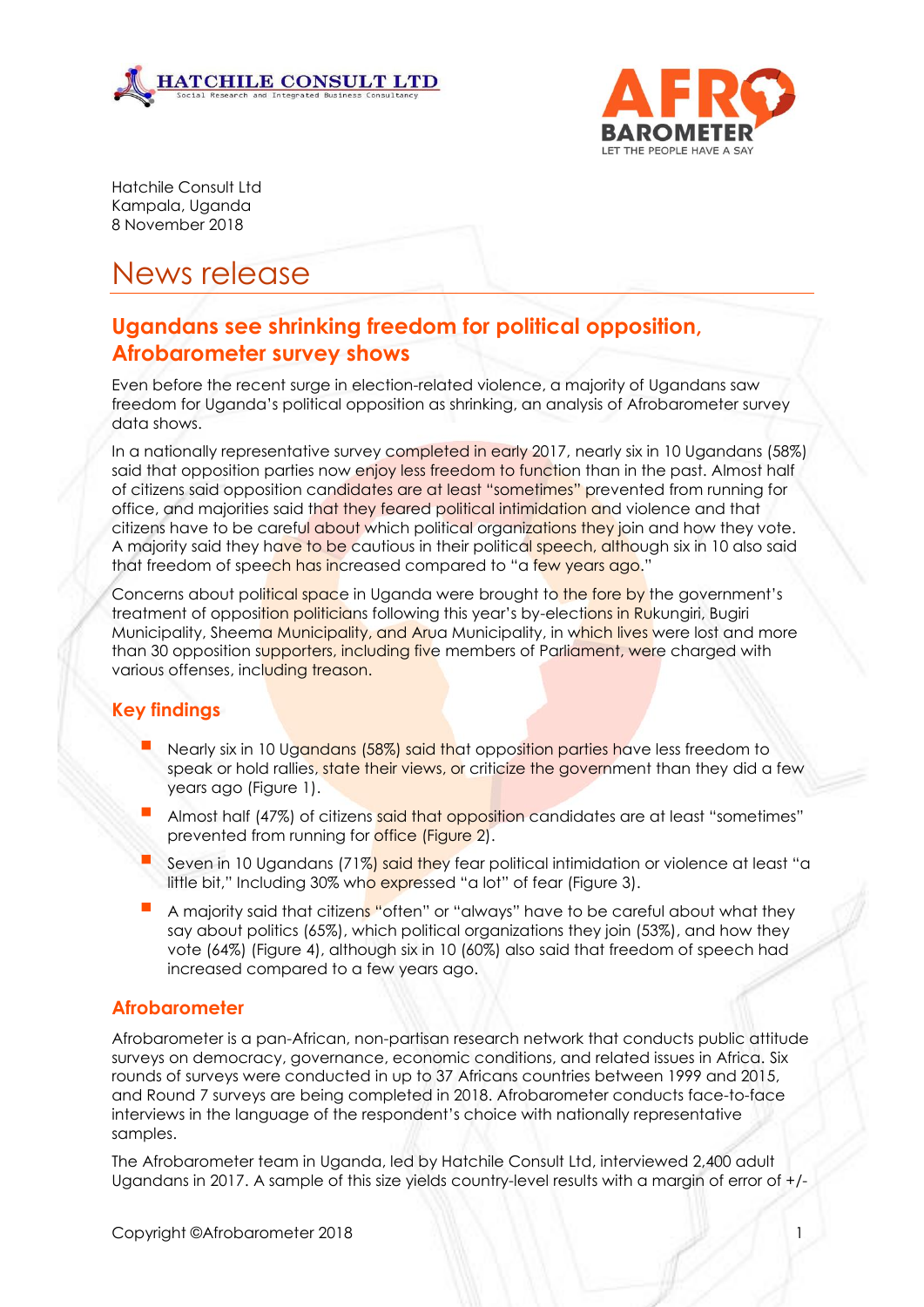



2 percentage points at a 95% confidence level. Previous surveys have been conducted in Uganda in 2002, 2005, 2008, 2012, and 2015.

#### **Charts**



**Figure 1: Opposition freedom compared to a few years ago** | Uganda | 2017

*Respondents were asked: Regarding the freedom of opposition parties or candidates to speak or hold*  rallies, state their views, or criticize their government, is there more or less freedom now compared to a *few years ago, or are things about the same?*



**Figure 2: Are opposition candidates prevented from running for office?** | Uganda | 2017

*Respondents were asked: In your opinion, during this country's elections, how often are opposition candidates prevented from running for office?*